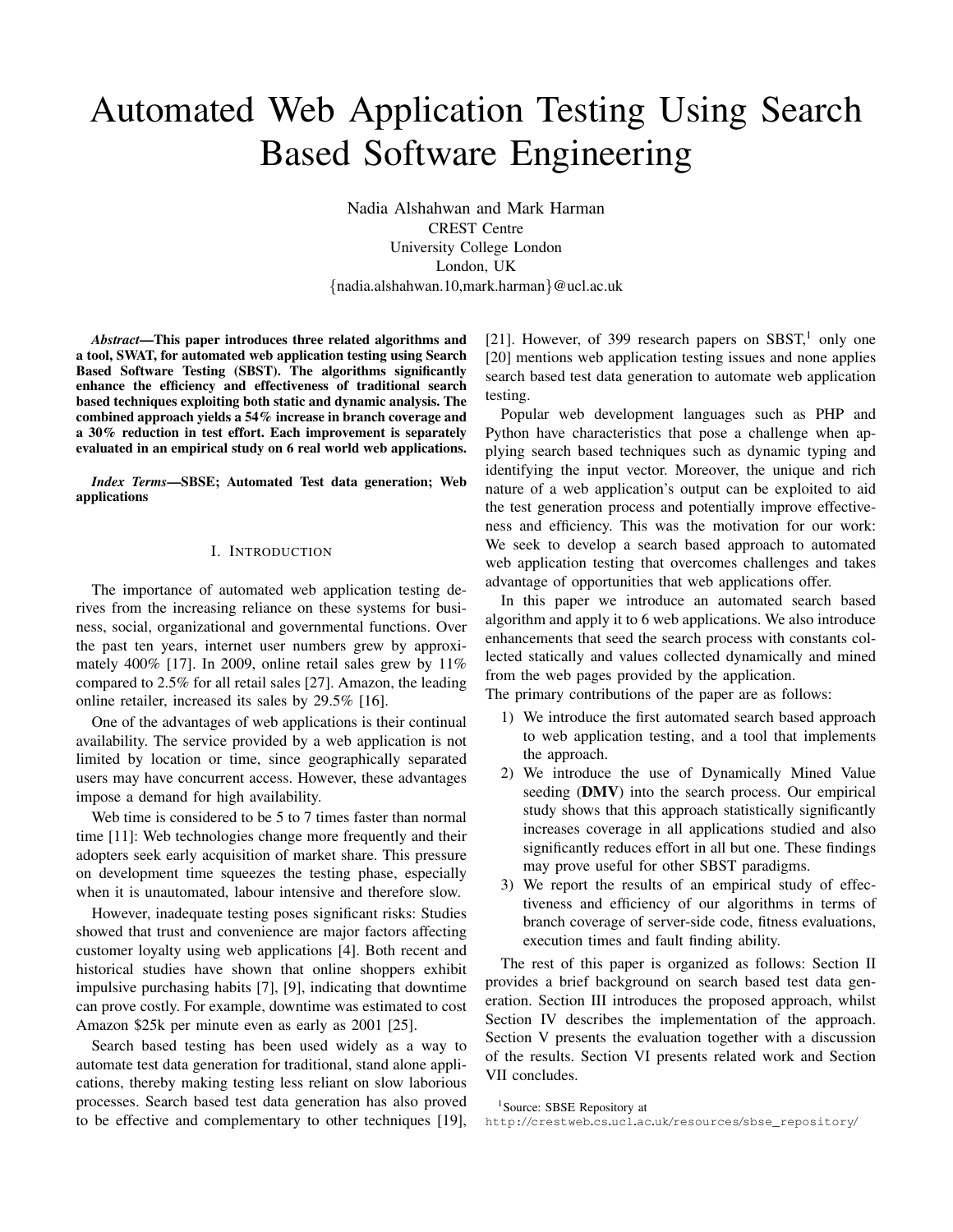#### II. BACKGROUND

Search Based Software Engineering (SBSE) is an approach that reformulates software engineering problems into optimization problems [21]. First, the possible solutions need to be encoded in a way that makes similar solutions (preferably) proximate in the search space. Then, a fitness function needs to be defined and used to compare solutions. Finally, operators that alter unsuccessful solutions need to be selected in a way that directs the search to a 'better' solution.

Hill Climbing is a local search algorithm often used in SBSE and found to be effective for testing [15]. A random solution is first chosen from the search space and evaluated. The neighbouring solutions of that random solution are then evaluated to find a better solution. If a better solution exists, that solution is selected to replace the previous solution. The process is repeated until a solution is found for which no further improvements can be made. The approach has the advantage of being simple and fast. However, its success depends on the randomly chosen starting solution.

Korel [18] introduced the Alternating Variable Method (AVM) into the search process. This method makes changes to one input variable while fixing all other variables. Branch distance is used to measure how close an input comes to covering the traversal of a desired branch. If the changes to a variable affect branch distance, AVM applies a larger change in the same direction at the next iteration. This 'acceleration' could cause the approach to 'over shoot' the nearest local optimum. In this case, AVM restarts its search at the previous best solution so far. The approach will then cycle through variables, repeating the same process, until the branch is covered or no further improvement is possible.

A variety of scripting languages can be used to implement web applications including PHP, Perl, Java, ASP and JSP. In this paper we shall focus on PHP; one of the most popular web scripting languages in current use [28]. We focus on PHP in order to provide a concrete web application testing tool to implement and evaluate our approach. However, many aspects of our approach may also apply to other web application languages.

## III. APPROACH

Our approach aims to produce a test suite that maximizes branch coverage of the application under test. The algorithm starts with a static analysis phase that collects static information to aid the subsequent search based phase. The search based phase uses an algorithm that is derived from Korel's Alternating Variable Method (AVM) but which additionally incorporates constant seeding and Dynamically Mined Values (DMV) from the execution and web pages constructed by the application as it executes.

The rest of this section describes our approach in more detail. Section III-A discusses issues in applying search based techniques to web applications and the solutions we adopt. Section III-B describes the fitness functions we used, while Section III-C introduces our algorithms.

#### *A. Issues and Solutions in Web Application Testing*

Static and dynamic analysis phases are used to address the issues raised by web application testing and which are either absent or less pernicious in the traditional Search Based Software Testing paradigm.

## Issue: Interface Determination

Description: In various web scripting languages, such as PHP, ASP and JSP, the interface is not explicitly specified. There is no 'program header' that specifies how many inputs a program expects nor what their types are. A number of global arrays (e.g. GET, POST, REQUEST) are usually set on the clientside before a request is submitted. These global arrays use the input name as an array index and the input's value as the corresponding array element. These arrays can be accessed by the server-side code at any point in the program.

Solution: In order to determine the 'input interface' automatically, we perform static analysis on the source code to determine the required inputs. We collect each call to the global arrays (e.g. GET, POST, REQUEST) and then extract the names of the inputs and the associated submit method. We also note the location where these inputs are accessed. For every branch we seek to cover, all input variables that are accessed before that branch are selected to form the input interface. To determine input types, we perform static analysis that determines the type of inputs based on the type of constants to which they are compared or from which they are assigned. Our approach is similar to that of Halfond et al. [12]. However, our analysis does not, as yet, infer types for all inputs and needs to be augmented manually.

## Issue: Dynamic Typing

Description: Web development languages such as PHP, Python and Ruby are dynamically typed. All variables are initially treated as strings. If used in an arithmetic expression, they are treated as numeric at that operation. However, the same input can be treated as numeric in one expression and as a string in a different expression within the same script. This makes it hard to decide the type of variables involved in a predicate, posing a problem when deciding which fitness function to use.

Solution: To solve this problem, types of variables are checked dynamically at run-time using built-in PHP functions and then directed to the appropriate fitness function.

## Issue: User Simulation

Description: In dynamic web applications, the user's interactions with the application's dynamic content need to be simulated to test the application as a whole. Web applications usually have a top level entry page that the user accesses first. User choices on the entry page are passed to the serverside code for processing. A client-side page is then generated and displayed to the user. Some applications have other top level pages that can be accessed only through these client-side pages. Identifying these top level pages raises issues when trying to generate test data automatically for an application as a whole.

Solution: Our static analysis identifies top level pages that expose new parts of the application accessible only through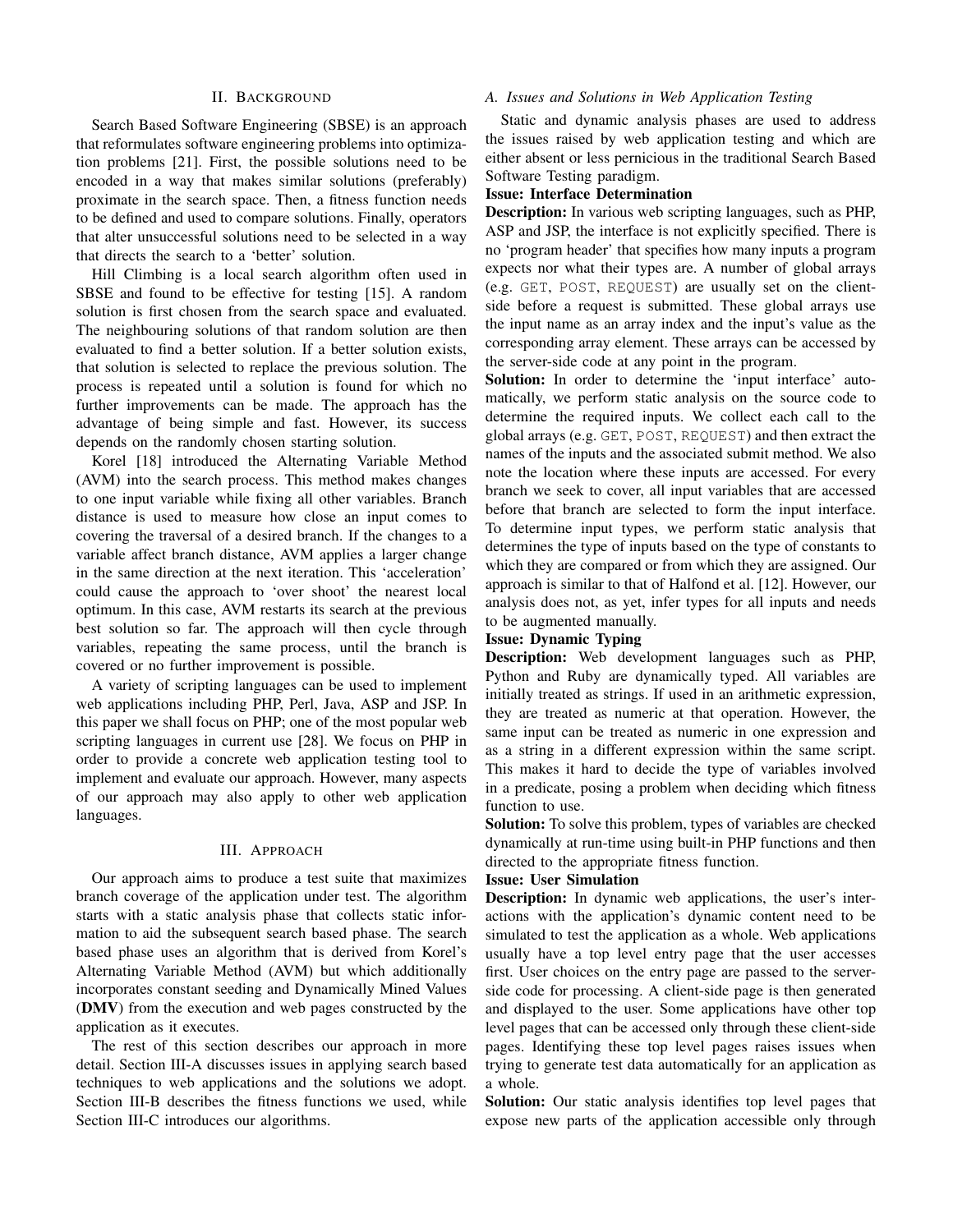client pages during the static analysis phase. A file that is not included by any other file is treated as a top level file. The test data generation process is performed for each top level file.

## Issue: Dynamic Includes

Description: PHP supports dynamic includes, where the name of the included file is computed at run-time. An example of this is when the user's choice determines the natural language to be used in the text of the application.

Solution: To deal with dynamic file includes, we used a similar approach to the one proposed by Wassermann and Su [30]; for include statements that contain variables as part of the included filename, we use a safe approximation that includes any file available to the application that matches the include expression.

### *B. Fitness Function*

The fitness function we use in our approach is similar to that used by Tracy et al. [29]. That is, for a predicate  $a$  op  $b$  where  $op$  is a relational operator, fitness is zero when the condition is true and  $|a - b|$  when the condition is false. A fitness of zero denotes the situation where the test vector assessed by the fitness function covers the desired branch. That is, our approach seeks to minimize fitness values throughout the search process. Like Tracey et al., a value  $k$  (in our case 1) is added to penalize incorrect test data but we add that value only in case of  $\langle \rangle$  and  $\neq$ . For strings we use Levenshtein distance [23], following Alshraideh and Bottaci [3]. The Levenshtein distance is the minimum number of insert, delete and substitute operations needed to convert one string to another string. The Levenshtein distance is suitable for  $=$  and  $\neq$  operators. For other operators we convert the ASCII code of a string to a decimal representation and use the same fitness used for normal numeric types following Zhao et al. [32].

As a pre-processing step, compound predicates involving logical operators are expanded, using a pre-transformation, to simple relational predicates.

## *C. Test Data Generation Algorithms*

Our algorithms for test data generation are all based on Hill Climbing using Korel's AVM [18]. When a target branch is selected, AVM is used to mutate each input in turn while all other inputs remain fixed. When the selected mutation is found to improve fitness, the change in the same direction is accelerated. To avoid 'over shoot', when fitness is close to zero we decelerate.

We note branches that we reached but failed to cover and target them on subsequent iterations. That is, a branch is reached if its immediately controlling predicate is executed, while a branch is covered if the branch itself is traversed. This 'exploration' approach eliminates the need for calculating the so-called approach level [21]. This is because we attempt to cover a branch only when it is reached i.e., all transitively controlling predicates on some path have been satisfied. We call this an 'exploration' approach because the technique maintains a 'current frontier' of reached but as yet uncovered branches, seeking to push back this 'frontier' at each top level iteration. A similar approach was used by Michael et al. [22] for evolutionary testing.

Algorithm 1 NMS: Overall Test Data Generation Algorithm: Top level units are extracted from the File Tree Analyser results. Each unit is called with no parameters to get an initial 'work list' of reached branches. For each work list branch, the input vector is mutated iteratively until the branch is covered or the stopping criterion is satisfied. Near misses and collateral coverage are recorded for later use.

Require: Application Name *AppName*

Require: Static Analysis results *AnalysisDB*

- $U$ : queue of top level file units to be processed. Retrieved from the File Tree Analyser results.
- $B$ : queue of branches reached but not covered.
- $C$ : Coverage table of all branches with the best achieved distance.
- $\mathcal T$ : Test cases that achieved best distance for each reached or covered branch.
- $F$ : set of branch and fitness values achieved for the executed test case.

*Input* : setOf(inputname, value)

*IV*: Input Vector consisting of setOf(*Input*)

*Distance*: holds fitness value for a certain branch.

- 1: U := getTestUnits(*AppName*, *AnalysisDB*)
- 2:  $\mathcal{T} := \phi$
- 3: for all  $U$  in  $U$  do
- 4:  $IV := \phi$
- 5:  $\mathcal{F}$  :=executeTestcase(*U*, *IV*)
- 6:  $\mathcal{T}$  :=updateTestdata( $\mathcal{T}, U, IV, \mathcal{F}$ )
- 7:  $C := updateCoveragedata(C, \mathcal{F})$
- 8: while first run or coverage improved do
- 9:  $\mathcal{B} := getReachedBranches(\mathcal{C})$
- 10: **for all**  $B$  in  $\beta$  do
- 11: initState()
- 12:  $IV := setInputVector(B, AnalysisDB, \mathcal{T})$
- 13:  $Input := NULL$
- 14:  $CurrentDistance := getBranchDist(B, C)$
- 15: while *CurrentDistance* > 0 and not no improvements for 200 tries do
- 16: initilaizeDB()

```
17: Input:= mutateInputs(IV,Input,
```
- *CurrentDistance*, *PreviousDistance*)
- 18: *IV*:= replaceInputValue(*IV*,*Input*)
- 19:  $\mathcal{F}$  :=executeTestcase(*U*, *IV*)
- 20:  $\mathcal{T} := \text{updateTestdata}(\mathcal{T}, IV, \mathcal{F})$
- 21:  $C := updateCoveragedata(C, \mathcal{F})$
- 22: *PreviousDistance* = *CurrentDistance*
- 23:  $CurrentDistance = getBranchDist(B, C)$
- 24: end while
- 25: end for
- 26: end while
- 27: end for
- 28: return  $\mathcal T$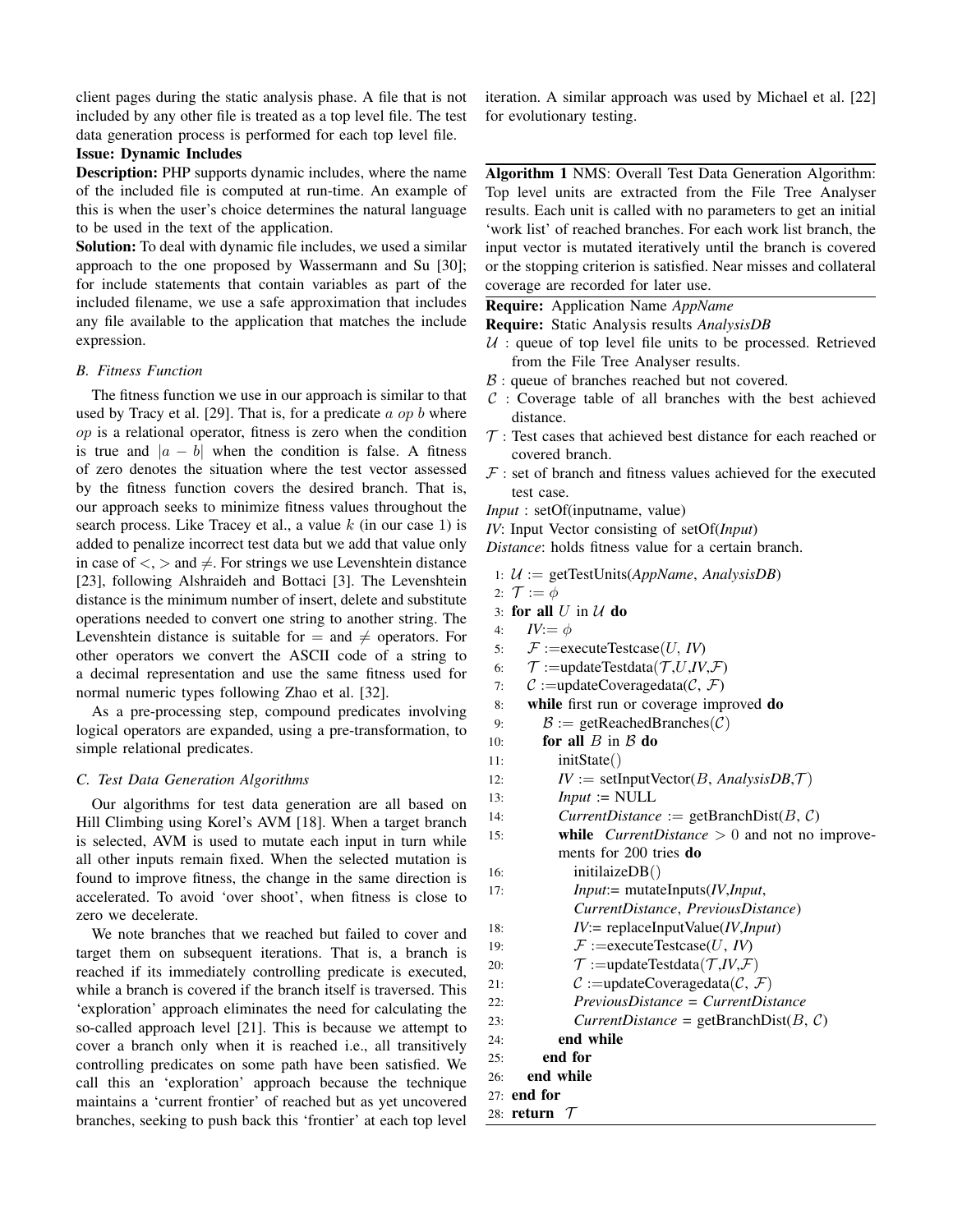At each iteration we also keep track of input values that cause any 'near misses'. A near miss is an input vector that causes fitness improvement for a branch other than the targeted branch. Near misses are used in place of random values when initializing a search to cover that branch. We call this approach 'Near Miss Seeding' (NMS).

More formally, our top level approach is described in Algorithm 1, which starts by calling the application with empty inputs for every top level file (Line 5). Every execution of a test case returns a list  $(F)$  of all branches in that execution together with the distance achieved for them. This list is used to update a coverage table  $(C)$  and the test suite  $(T)$  for every branch that recorded an improvement in distance. A 'work list' of reached branches is extracted from the coverage table.

Every branch in the work list is then processed in an attempt to cover it. First, the state and database are initialized and the user (in this case our test tool) is logged into the application (Line 11). The input vector is then constructed using the analysis data. Values are initialized using the input values that caused the branch to be reached and random values for any additional inputs (Line 12). One input is mutated at a time and the new test case executed until the branch is covered or no improvements are possible.

Algorithm 2 describes the mutation process. If no input was selected for mutation or the last mutation did not affect distance, a new input is selected. If the last mutation caused distance to increase, a new operator is selected. If the last mutation caused distance to decrease, the operation is accelerated. Finally, the selected input is mutated (Line 12). Algorithms 1 and 2 describe our unaugmented search based approach.

We make a few modifications to use constants collected from the source code of the application in the search process. Constants are used to initialize inputs in Line 12 of Algorithm 1 instead of random values and assigned to the input in Line 12 of Algorithm 2 when the input type is string. This approach was first proposed by Alshraideh and Bottaci [3] in the context of testing traditional applications. We call this process 'Static Constant Seeding' (SCS).

We also modify the algorithm to seed values dynamically mined during execution into the search space in a similar way to static constants. We call this process 'Dynamically Mined Value' (DMV) seeding. More details about DMV are given in the next section.

#### *D. Dynamically Mined Value Seeding*

Constants collected statically are specific to the application and therefore can aid in covering branches that depend on these constants. In a similar way, collecting values dynamically from predicates can also prove beneficial. These collected values are not only specific to the application but also specific to the predicates from which they were collected. We seed these values into the search space when targeting their associated branches.

Web applications offer a wealth of valid input values in their dynamically generated HTML. The output HTML is returned to the user (in our case the tool) in a structured form that

makes it possible to extract these values and to associate them with their respective input fields. The source of these values is Form data and embedded URLs. Form definitions can contain valid values in drop-down menus, check boxes, radio buttons and hidden values. Embedded URLs can also contain valid values in their query strings. These fields are populated from different sources that can include databases, configuration files and/or external data sources. The input fields associated with these values can affect coverage indirectly or through hard to cover branches. An example that illustrates the potential of DMV is the following predicate taken from one of the applications (PHPSysInfo) we used in our study:

```
if (file_exists($lng.'.php')) {
..}
```
Generating a value for input \$lng that would cover the true branch of the control statement might be hard since the condition is a flag condition that would not provide much guidance to the search process. However, a Form in the dynamically generated HTML (Figure 1) has a drop-down menu that contains a list of language options available for the application (i.e. the language file exists in the application's file system). Using one of the values in the drop down menu for this input field would cover the branch.

Algorithm 2 Mutation Algorithm (mutateInputs): The algorithm determines the next input to which the search moves, based on distance achieved by the last mutation. It also decides when to change the mutation operator and when to accelerate the selected operation

- Require: *IV*, *Input*, *CurrentDistance*, *PreviousDistance*, *AnalysisDB*
- 1: if *Input* is NULL or *CurrentDistance* = *PreviousDistance* then
- 2:  $Input := selectNewInput(Input, IV)$
- 3: else

```
4: if CurrentDistance > PreviousDistance then
```
- 5: changeMutationOperator()
- 6: else

```
7: if CurrentDistance < PreviousDistance then
```
8: accelerateOperation()

```
9: end if
```

```
10: end if
```

```
11: end if
```
12: *Input*:= mutate(*Input*,*AnalysisDB*)

13: return *Input*

In our approach we mine the HTML returned when executing test cases (Line 19 of Algorithm 1) to collect such values and subsequently seed them into the search when mutating the inputs associated with them.

## IV. THE SWAT TOOL

We developed a tool called the 'Search based Web Application Tester' (SWAT) to implement our approach and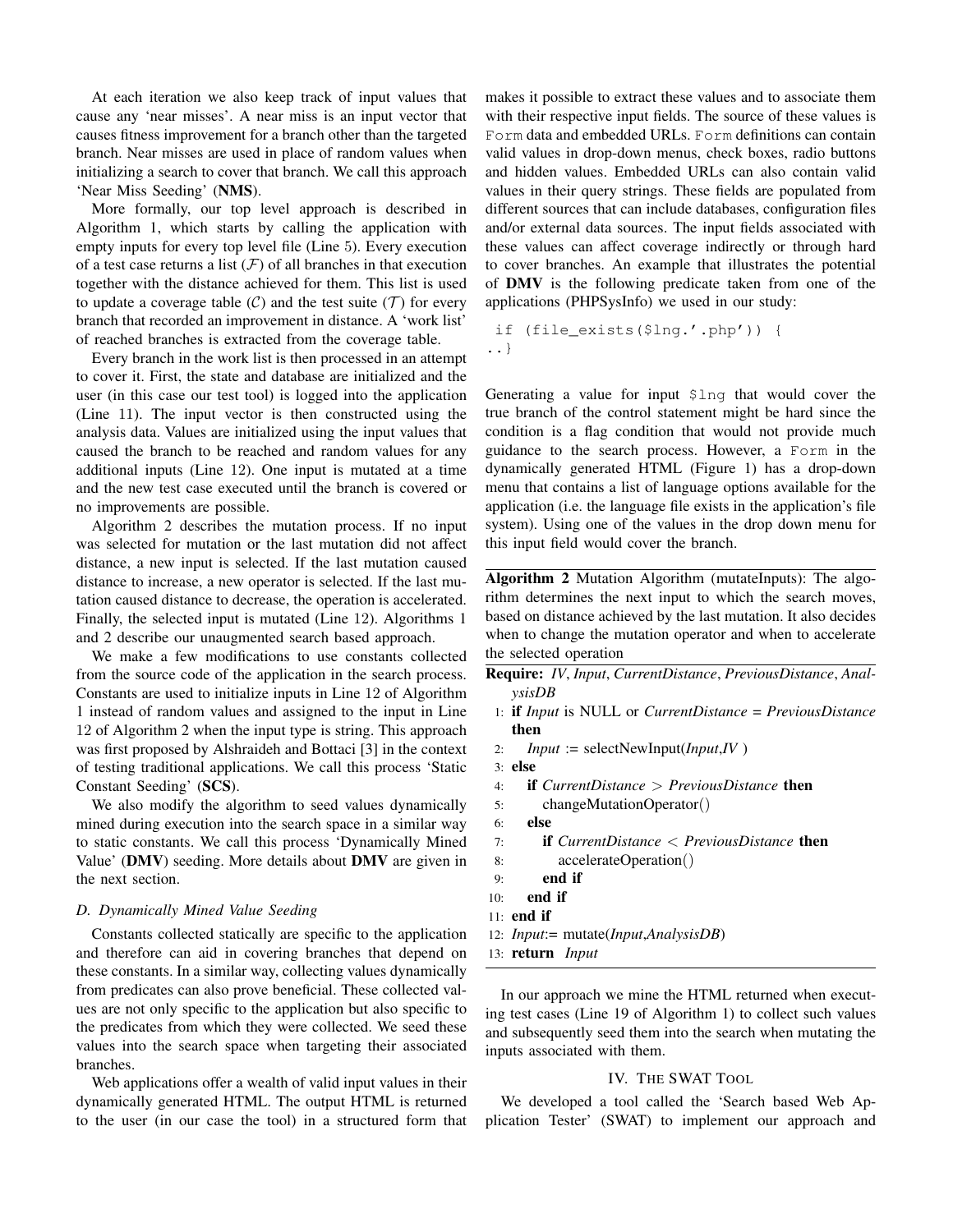

Fig. 1. Form taken from PHPSysInfo

embed it within an end-to-end testing infrastructure. SWAT's architecture is illustrated in Figure 2. The tool is composed of a pre-processing component, the Search Based Tester and the Test Harness.

The original source code is passed through the Predicate Expander and Instrumenter. This produces a transformed version of the code where predicates with logical operators are expanded and control statements are instrumented to calculate fitness in addition to the predicates' original behaviour. The code is also instrumented to collect run-time values to be used in subsequent Dynamically Mined Value seeding.

The Static Analyser performs the analysis needed to resolve the issues mentioned in Section III-A. The results are stored in the Analysis Data repository and used later by the Search Based Tester. The Constant Extractor mines the code for constants to be used in subsequent Static Constant Seeding. The Input Format Extractor analyses the code to extract the input vector. The File Tree Analyser generates a tree in which nodes denote files and edges denote include relationships. This information is used to determine the top level test units to be processed.



Fig. 2. SWAT tool architecture

The 'Input Type and Login Discoverer' component performs a simple combination of static and dynamic analysis to infer input types and to identify the login process. This is the only component for which results need to be augmented manually; this is because the technique for type inference is unable to infer types for all inputs. The Login Discoverer is used to dynamically extract the variables used to store the username, password, login URL and any other inputs that need to be set for login. The concrete values for username and password are provided to the tool.

Stratego/xt [8] and PHP-Front [6] were used to develop the

Predicate Expander, the Instrumenter, the Static Analyser and the static analysis part of the Input Type and Login Discoverer. Stratego/xt is a program transformation language and PHP-Front provides libraries for Stratego/xt supporting PHP. The Input Format Extractor was taken from the PHP-Front project with minor alterations. All other transformation tools have been developed from scratch. The dynamic part of the Input Type and Login Discoverer was developed using Perl and Java.

The Search Based Tester uses the transformed source code and the analysis data to implement the input generation described by Algorithms 1 and the augmentations needed for SCS and DMV. The Test Harness uses the generated test data to run the tests on the original source code and to produce coverage and bug data. When a test case is executed, the generated HTML together with the web Server's error logs are parsed for PHP execution errors. The Search Based Tester and Test Harness are implemented in Perl and use the HTTP, HTML and LWP libraries.

## V. EVALUATION

For the evaluation, we implemented three versions of the tool. Each version adds one of the enhancements described in Section III-C in the following way:

- NMS implements the Near Miss Seeding unaugmented approach described in Algorithm 1 in Section III-C.
- SCS is NMS with Static Constant Seeding.
- DMV is SCS with Dynamically Mined Value seeding.

Each branch was allocated the same budget of fitness evaluations for each version of the tool. In this way we can evaluate the effects of each of our enhancements on the unaugmented traditional search based approach.

We designed our experiment to answer the following research questions:

## RQ1: How does each of our enhancements affect branch coverage?

To answer this question we compare branch coverage for each of the algorithms. Coverage was measured on the original untransformed application. The original application was instrumented to record coverage without the transformations to expand predicates and calculate fitness.

## RQ2: How does each of our enhancements affect efficiency of the approach?

To answer this question we calculate the number of fitness evaluations needed per application and per branch. We also report the elapsed time and CPU time used in testing per application and per branch.

## RQ3: How does each of our enhancements affect fault finding ability?

To answer this question we use an automated oracle to compare the fault finding ability of the test suites produced by each enhancement. The automated oracle parses PHP error logs and the HTML output for execution errors and warnings. We perform a Wilcoxon unpaired one-sided signed rank test at the 95% confidence level to determine the statistical significance of the observed results.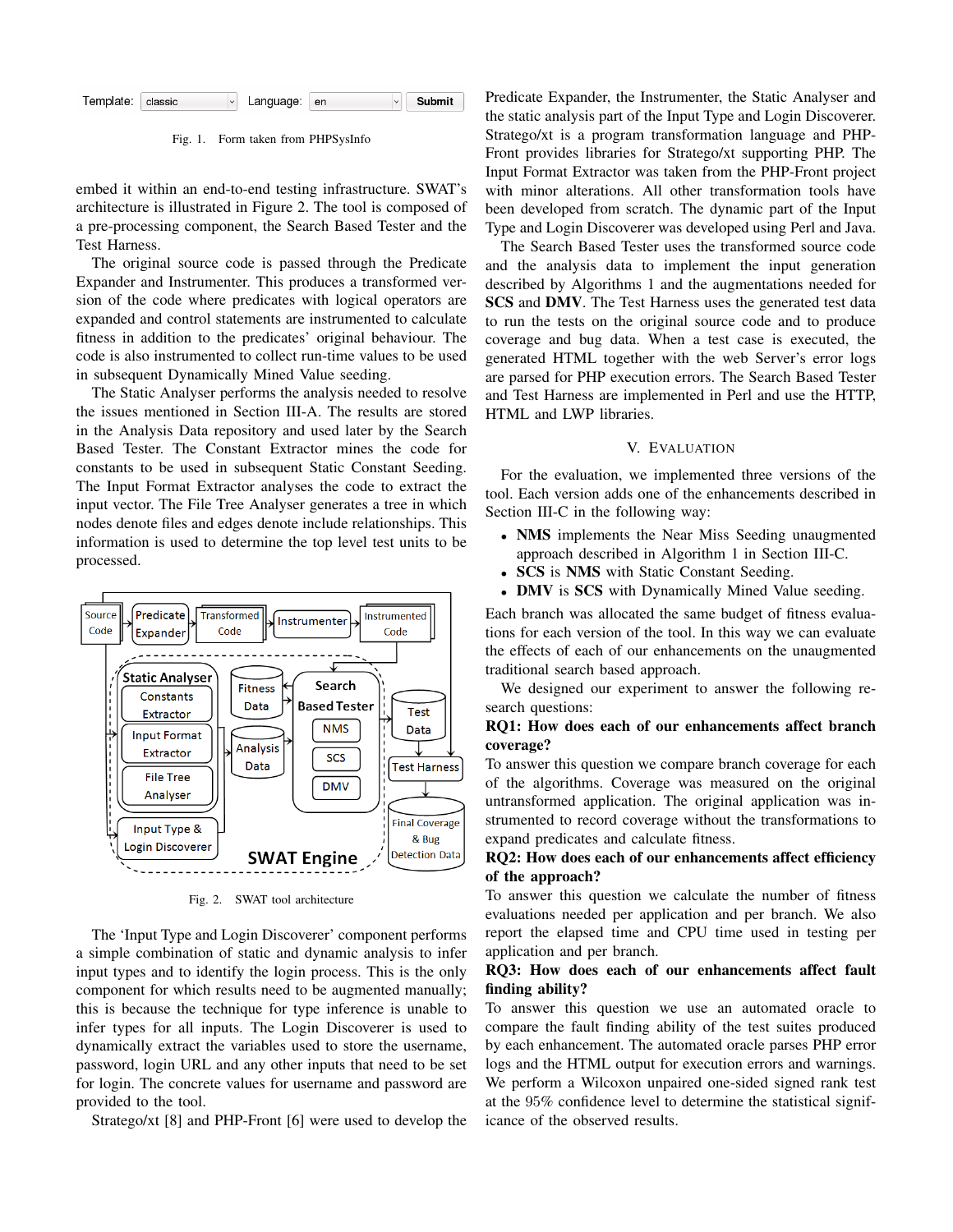#### *A. Web Applications Studied*

For the evaluation we used the same PHP applications used by other research on web testing using non search based approaches [5]. These applications range from small to mediumsized applications. Table I provides a brief quantitative and qualitative description of each application.

TABLE I THE WEB APPLICATIONS USED IN THE STUDY

|            |         | <b>PHP</b> | <b>PHP</b> |                        |
|------------|---------|------------|------------|------------------------|
| App Name   | Version | Files      | ELoC       | Description            |
| FAOForge   | 1.3.2   | 19         | 834        | FAQ management tool    |
| Schoolmate | 1.5.4   | 63         | 3,072      | School admin system    |
| Webchess   | 0.9.0   | 24         | 2.701      | Online chess game      |
| PHPSysInfo | 2.5.3   | 73         | 9.533      | System monitoring tool |
| Timeclock  | 1.0.3   | 62         | 14.980     | Employee time tracker  |
| PHPBB2     | 2.0.21  | 78         | 22,280     | Customisable web forum |

#### *B. Experimental Set-up*

We ran each of the 3 versions of the tool 30 times on each of the 6 PHP applications and collected coverage data. We provide data for repeated runs in order to cater for the stochastic nature of the search based optimization that lies at the heart of our approach. Multiple runs are samples from the space of all possible runs. With 30 runs of each algorithm, a sufficient sample size for statistical significance testing is provided. The tool was executed on an Intel Core 2 Duo CPU, running at 2 GHz with 2 GB RAM.

The applications were installed and set-up locally on the same machine used to generate inputs. The database for each of these applications was set up following an identical systematic strategy as follows: All tables are populated in a minimal manner, but such that each table contains at least one record and a record is created for each possible value of a column of an enumerated type. All applications except one (PHPSysInfo) use a database. For configurable applications, all features were enabled where the application permitted it. Where login is required to use the web application, a valid username and password pair was supplied to the tool.

#### *C. Branch Coverage*

Table II summarizes the results obtained by the experiment. Coverage results are reported together with the number of test cases generated to achieve this coverage.

The number of covered branches increases with SCS for all applications. Webchess displays the highest improvement with an 85% increase in coverage. Overall, SCS recorded an average increase in coverage of 25.1% compared to NMS.

Covered branches also increase with DMV for all applications studied. An average improvement of 22.3% was observed in branch coverage over all applications with FaqForge showing the highest improvement.

Figure 3 shows the variation in branch coverage achieved over 30 runs of each approach. We notice that DMV's lowest coverage is higher than the highest coverage of other approaches for 5 of the 6 applications. For 3 of the applications NMS shows little or no variation over 30 runs. For all applications studied we found a statistically significant increase in branch coverage at the 95% confidence level for DMV compared to SCS and NMS.

In three applications, running the same test suite twice can produce different branch coverage levels on each occasion. Eliminating this non-determinism is not desirable because it manifests important aspects of the application. Investigating the branches covered, we made the following observations: When a new game is initiated in Webchess, the user can either choose his/her preferred colour or choose random. A similar issue is found in PHPSysInfo where the user can select the template of the output or select random. Timeclock has a weather display feature that, when enabled, fetches the current weather information from the internet and displays it. The current weather information affects coverage of the branches that control the format in which this weather information is displayed.

## *D. Efficiency*

To measure efficiency, we recorded average execution times and measured effort for each approach over 30 runs. Our reported CPU time does not include time spent calling and processing the PHP Application (which our reported elapsed time does). Effort is the ratio between total number of fitness evaluations and branches covered. Effort is the more reliable empirical assessment of the search algorithm time complexity since it is unconfounded with difficulties of measuring time in a multi process environment. However, figures for elapsed time are more useful as a rough guide to likely overall test data generation time performance for each application, which is affected by the system under test as well as the performance of the algorithms.

Effort and time results are reported in Table II. Effort decreases with each of the two algorithmic enhancements for all applications except Timeclock, for which effort increases. Overall 6 applications studied, SCS decreased effort per covered branch by an average of 11.2% while DMV decreased effort by a further 30.17%.

FAQForge is processed the fastest (1 min) while PHPBB2 is the slowest with an average of approximately 97 minutes per run for DMV. Of course, our tool is only a research prototype. However, even this worst case can be a accommodated within a daily build cycle, with overnight automated test data generation.

## *E. Fault Finding Ability*

In order to ensure that our determination of whether or not SWAT has found a fault is free from experimenter bias and subjectivity we use an automated oracle. Therefore our reported results for faults found are lower bounds, guaranteed to be free from false positives. Our oracle parses PHP error log files and the output HTML page of each test case for faults. Only distinct faults counted.

In Table II crashes indicate PHP interpreter fatal execution errors; these are errors that cause the execution of scripts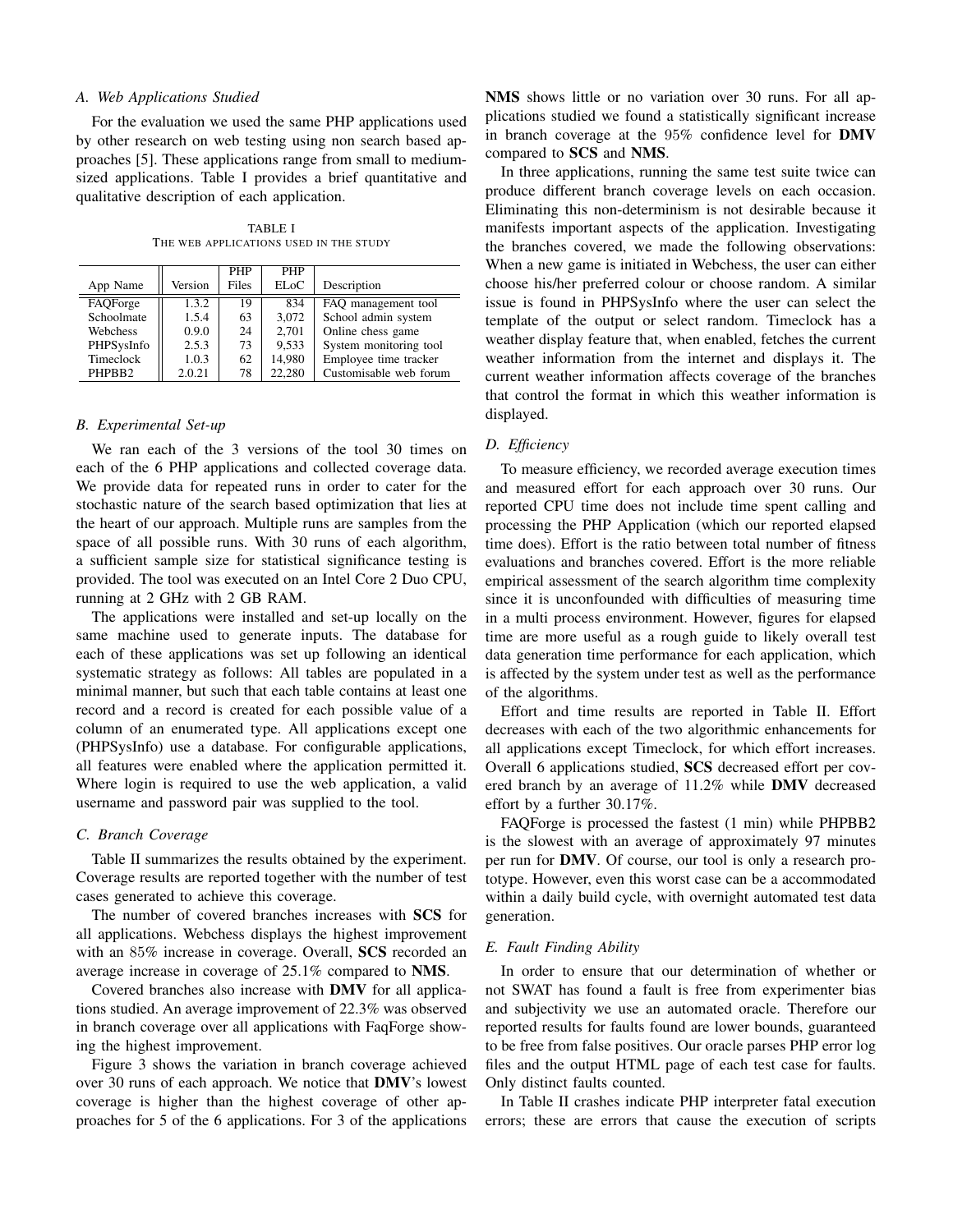TABLE II

AVERAGE COVERAGE AND EXECUTION TIME RESULTS OBTAINED BY RUNNING EACH ALGORITHM 30 TIMES FOR EACH APPLICATION WITH THE SAME BUDGET OF EVALUATIONS PER BRANCH FOR EACH VERSION. EFFORT IS THE NUMBER OF EVALUATIONS PER BRANCH COVERED. RESULTS IN BOLD ARE STATISTICALLY SIGNIFICANTLY BETTER THAN THE RESULTS ABOVE THEM USING THE WILCOXON'S TEST (95% CONFIDENCE LEVEL).

|            |            | Total     | Test            | Fitness | Covered Branches |                            | Elapsed Time      |      | <b>CPU</b><br>Time |                  | Average Faults Found |                  |             |         |
|------------|------------|-----------|-----------------|---------|------------------|----------------------------|-------------------|------|--------------------|------------------|----------------------|------------------|-------------|---------|
| App Name   | Alg        | #branches | cases           | Evals   | Num              | $\overline{\mathcal{C}}_0$ | Effort            | Time | per Br             | Time             | per Br               | Crash            | Error       | Warning |
|            | <b>NMS</b> |           | 25              | 4809    | 38.0             | 26.7                       | 26.7              | 104  | 2.75               | 28               | 0.734                | $\Omega$         | $\Omega$    | 20.0    |
|            | <b>SCS</b> |           | 22              | 1453    | 60.2             | 42.4                       | 24.1              | 40   | 0.66               | 16               | 0.266                | $\Omega$         | 1.0         | 25.0    |
| FAQForge   | <b>DMV</b> | 142       | 34              | 2177    | 94.4             | 66.5                       | 23.1              | 64   | 0.69               | 23               | 0.249                |                  | 5.9         | 46.1    |
|            | <b>NMS</b> |           | 164             | 21840   | 428.9            | 51.8                       | $\overline{50.9}$ | 949  | 2.21               | $\overline{228}$ | 0.531                | $\overline{2.1}$ | 13.5        | 75.5    |
| Schoolmate | <b>SCS</b> | 828       | 167             | 19037   | 435.5            | 52.6                       | 43.7              | 712  | 1.63               | 229              | 0.525                | 2.6              | 15.7        | 75.5    |
|            | DMV        |           | 172             | 12641   | 542.3            | 65.5                       | 23.3              | 549  | 1.01               | 211              | 0.388                | 3.6              | 21.5        | 87.4    |
|            | <b>NMS</b> |           | $2\overline{1}$ | 9542    | 195.0            | 18.6                       | 48.9              | 705  | 3.62               | 41               | 0.209                | $\Omega$         | 6.1         | 9.0     |
| Webchess   | <b>SCS</b> |           | 43              | 10650   | 360.9            | 34.3                       | 29.5              | 922  | 2.55               | 83               | 0.230                | $\overline{0}$   | 16.9        | 41.7    |
|            | <b>DMV</b> | 1051      | 45              | 8953    | 382.6            | 36.4                       | 23.4              | 879  | 2.30               | 82               | 0.215                | $\Omega$         | <b>20.0</b> | 55.3    |
|            | <b>NMS</b> |           | 8               | 1529    | 300.0            | 20.7                       | 5.1               | 5891 | 19.64              | 13               | 0.043                | $\Omega$         | $\Omega$    | 3.0     |
| PHPSysInfo | <b>SCS</b> | 1451      | 11              | 1398    | 315.4            | 21.7                       | 4.4               | 5302 | 16.81              | 12               | 0.039                | $\theta$         | 2.9         | 3.9     |
|            | DMV        |           | 20              | 1337    | 333.4            | 23.0                       | 4.1               | 4459 | 16.37              | 53               | 0.160                | $\Omega$         | 3.2         | 4.0     |
|            | NMS        |           | 116             | 7212    | 543.6            | 15.2                       | 13.3              | 1083 | 1.99               | 56               | 0.103                | $\Omega$         | $\Omega$    | 155.0   |
| Timeclock  | <b>SCS</b> | 3567      | 248             | 8445    | 548.5            | 15.4                       | 15.4              | 1135 | 2.07               | 58               | 0.106                | $\overline{0}$   |             | 155.9   |
|            | <b>DMV</b> |           | 244             | 12239   | 655.3            | 18.4                       | 19.4              | 754  | 1.15               | 77               | 0.117                | $\Omega$         | 1.6         | 173.2   |
|            | <b>NMS</b> |           | 116             | 24690   | 816.6            | 14.4                       | 30.2              | 5956 | 7.29               | 259              | 0.317                | $\theta$         | 3.0         | 41.1    |
|            | SCS        |           | 248             | 22981   | 821.6            | 14.5                       | 28.0              | 5533 | 6.73               | 251              | 0.306                | $\overline{0}$   | 3.0         | 41.8    |
| PHPBB2     | DMV        | 5680      | 244             | 24080   | 1007.3           | 17.7                       | 23.9              | 5821 | 5.78               | 252              | 0.248                | $\Omega$         | 4.6         | 58.4    |



Fig. 3. Coverage results over 30 runs of each of the 3 algorithms on each of the 6 web applications.

to abort. Errors indicate PHP interpreter 'warnings'; these are defined in the PHP manual as non-fatal errors.<sup>2</sup> Errors

also include those parsed from the output HTML. Warnings indicate PHP interpreter notices and strict warnings.

<sup>2</sup>http://www.php.net/manual/

Figure 4 shows the variation in total faults found for each application over 30 runs. Some of the faults found indicate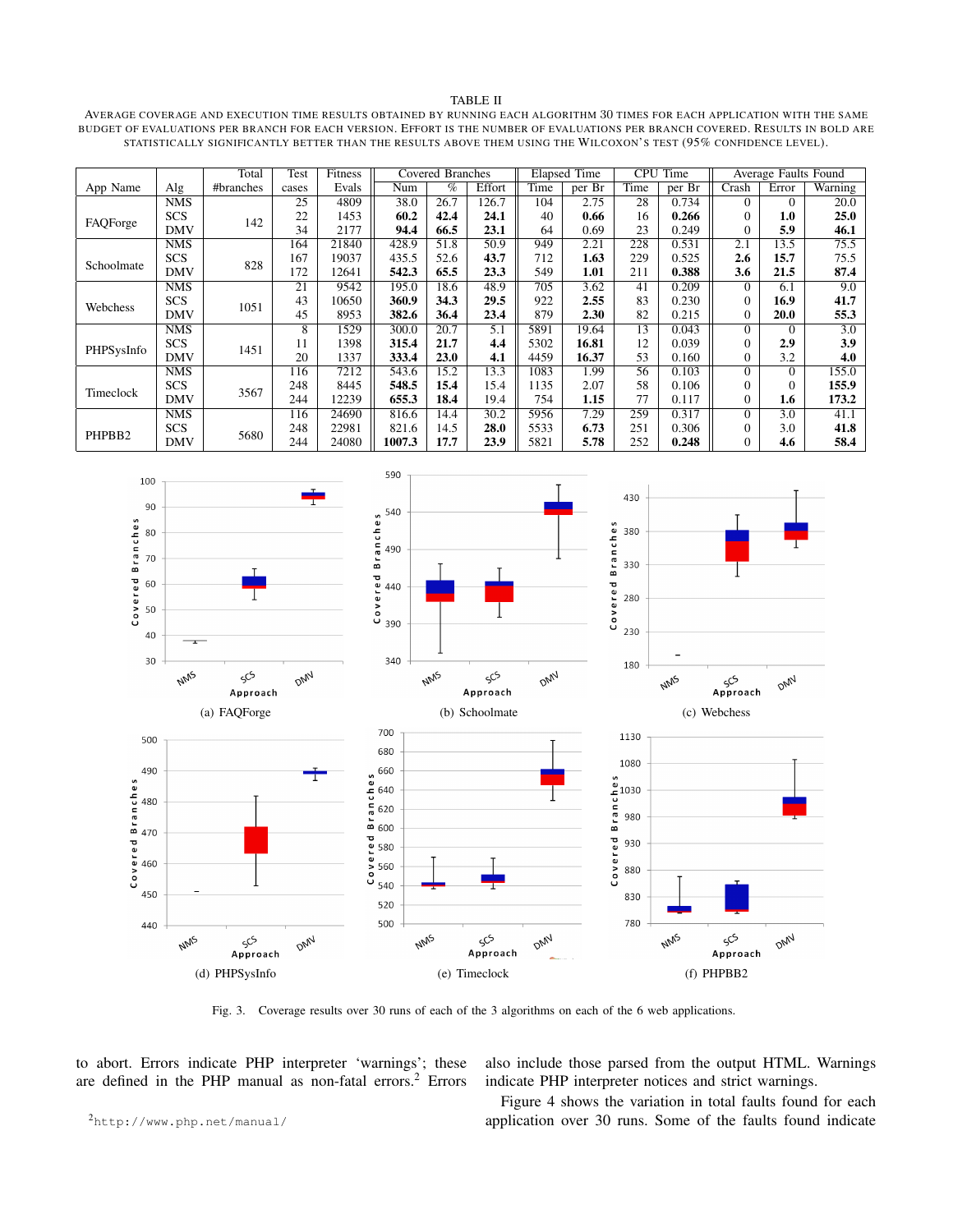

Fig. 4. Fault results over 30 runs of each of the 3 algorithms on each of the 6 web applications.

a lack of adequate validation of inputs before use in critical operations such as database queries. Inputs are concatenated directly to SQL statements which could cause a security threat. In some cases where faults were parsed from the generated HTML, the SQL statement that caused the error was displayed to the user, giving hackers the opportunity to analyse the statements and form an SQL injection attack. PHPBB2 uses an input field to redirect requests to other parts of the site (e.g. after login). This input field is displayed to the user (in the query string) and can be modified to potentially gain access to server files. Other faults found include inclusion of nonexistent files and wrong use of functions.

#### *F. Answers to Research Questions*

In this section we answer the research questions we posed at the start of this section, based on the empirical evidence from our experiments on the 6 web applications.

*1) Answer to RQ1: How does each of our enhancements affect branch coverage?:* The results of the evaluation provide evidence to support the claim that each enhancement improved branch coverage for all of the 6 applications under test. In particular, we note that **DMV** statistically significantly outperforms NMS and SCS for all 6 applications studied.

SCS also, in turn, achieved higher coverage than NMS for all 6 applications. Wilcoxon's test indicated these results to be statistically significant for 4 of the 6 applications. A closer look at the type of branches that were additionally covered by SCS reveals that they are predominantly string predicates that involve constants. In Schoolmate and PHPBB2 the improvement in branch coverage was not statistically significant. This can be attributed to the fact that those two applications have relatively fewer constant-using string predicates. The average percentage of predicates that involve a string constant overall applications is 27% while for Schoolmate for example the average is only 15%.

Branch coverage results for DMV compared to SCS statistically significantly increase for all 6 applications. By analysing additionally covered branches, we find that DMV performs better than SCS at covering constant-using string predicates. It also covers string predicates that are variable-using rather than constant-using.

As might be expected, both algorithms appear to achieve higher coverage when the application contains key string predicates that uncover unexplored parts of the application under test. Our empirical results suggest that this situation may be sufficiently common for seeding to be very effective.

*2) Answer to RQ2: How does each of our enhancements affect efficiency of the approach?:* Effort decreases statistically significantly by using SCS rather than NMS for all applications except one. Timeclock is the only application were effort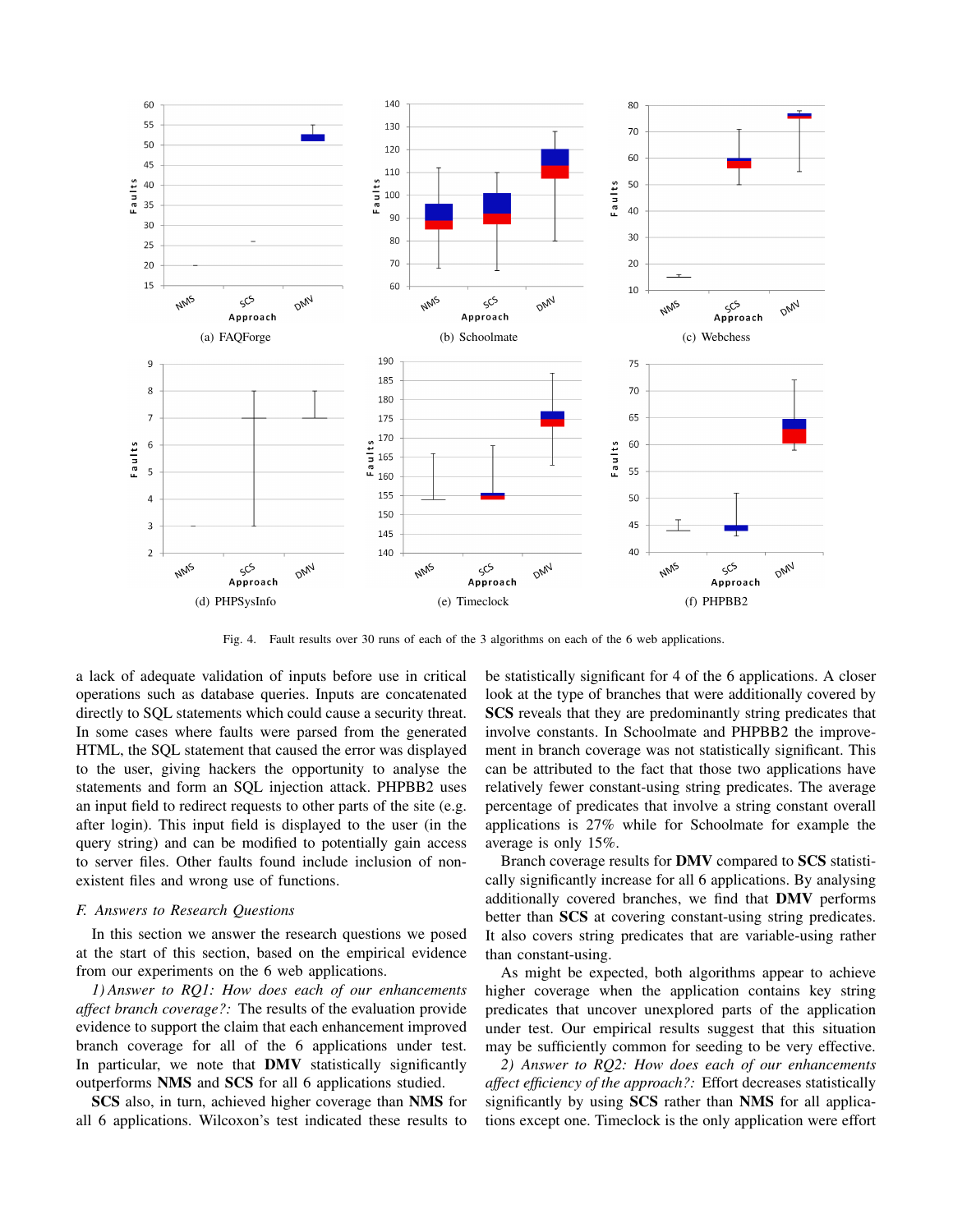increased instead of decreasing. This may be caused by the nature of constants mined from Timeclock: Float constants mined from Timeclock had a precision as high as 16 decimal places while the highest for all other applications was 3 decimal places. Assigning these constants to input variables when initializing the input vector may have, in some cases, not assisted and possibly even impeded the search process for Timeclock.

Using DMV caused effort to decrease for all applications except one. Wilcoxon's test indicated that this reduction was statistically significant in the 5 cases where the reduction was observed. Like SCS, effort for Timeclock increased with DMV. This could be caused by the fact that the applications were transformed before running the tool to decompose 'And' and 'Or' statements. However, coverage is measured on the untransformed version. Our transformation is merely an enabling testability transformation [14] and it would be unreasonable to attach any importance to coverage of our own internal representation. However, this does account for the increase in effort for Timeclock: While for the untransformed version of Timeclock the effort for NMS is 13.3 increasing to 19.4 for DMV, for the transformed version of Timeclock this effort reduces from 13.0 for NMS to 12.4 for DMV.

*3) Answer to RQ3: How does each of our enhancements affect fault finding ability?:* The number of errors and crashes statistically significantly increased by using SCS for all applications where errors and crashes were found. The same is observed for warnings for all applications except Schoolmate. This may be tied to the fact that coverage for Schoolmate using SCS does not increase statistically significantly.

All error types record an increase in numbers when using DMV for all applications where faults are found. Wilcoxon's test indicates that this increase is statistically significant for 5 out of 6 applications.

## *G. Threats to Validity and Limitations*

The internal threats that could affect the validity of results depend on the set-up of the applications. Results could be affected by database state and configuration. To minimize bias, a systematic procedure was defined for populating the database and configuring the application. This procedure ensures that no prior knowledge about the applications under test can be exploited and is performed in the same manner for all applications.

External threats are related to the choice of applications and the degree to which one can generalize from the results obtained from those chosen for the study. The applications were selected to provide compatibility with previous research on testing web applications. However, they are real applications used by real users as the high number of downloads from Sourceforge indicates.

We took steps to insure that our results would be reproducible. The state of the application was initialized before each test case is called. The applications used are open source and thus publicly available. Bug reports are available online.<sup>3</sup>

<sup>3</sup>http://www.cs.ucl.ac.uk/staff/nalshahw/swat

Limitations Our overall aim is to produce a fully automated testing approach that generates tests, runs them and reports faults found entirely automatically. However, there are some aspects of the overall approach that are not, as yet, fully automated. Deciding input types is partially manual. Username and password information also needs to be provided by the user. Some data types used in predicates are not yet supported by the Instrumenter. Enhancing the tool to handle all data types and defining better fitness functions for arrays and objects may further improve coverage.

### VI. RELATED WORK

Search Based Software Engineering (SBSE) has been widely used in testing both functional and non-functional properties of applications [1], [21]. However, despite much work on SBSE, search based test data generation has not previously been applied to automated test data generation for web applications.

Marchetto and Tonella [20] extended their state based approach for testing Ajax web applications by using a search based technique to select test case sequences. The approach used a Hill Climbing algorithm to construct test sequences that maximize the diversity of the test suite. This is important because of the asynchronous nature of Ajax application communication with the server, which is absent from non-Ajax applications such as the ones we study.

In the present paper we applied search based testing to web applications and introduced using Dynamically Mined Value to the search process. We also imbued our work with ideas collected and adopted from several previous approaches in the SBST literature. Our approach retains the Alternating Variable Method (AVM) introduced by Korel [18] in adopted form. Our approach to search exploration adopts a similar systematic technique for branch order to that used by Michael et al. [22] for C programs using evolutionary algorithms. Michael et al. also keep track of inputs that caused the branch to be reached to use as seeds. However, the overall algorithm and application domain, being stand alone C applications, was very different to ours. Seeding constants gathered from the source code to the search space and using the Levenshtein distance to measure fitness for strings was first proposed by Alshraideh and Bottaci [3]. We used the same idea to enhance our tool and applied it to larger scale web applications implemented in PHP. Zhao et al. [32] also used search based techniques to generate string test data for boundary value testing.

Halford et al. [12], [13] introduced an algorithm that uses symbolic execution of the source code to group inputs into interfaces. The approach was applied to Java applications, while our approach is applied to PHP applications. Wassermann et al. [30], [31] also used symbolic execution to generate test data for web applications. However, their work focused on SQL injection attacks and examined only functions that call database queries.

Artzi et al. [5] automatically generated test cases for dynamic web applications using Dynamic Symbolic Execution. Their approach also targeted PHP applications . However, the